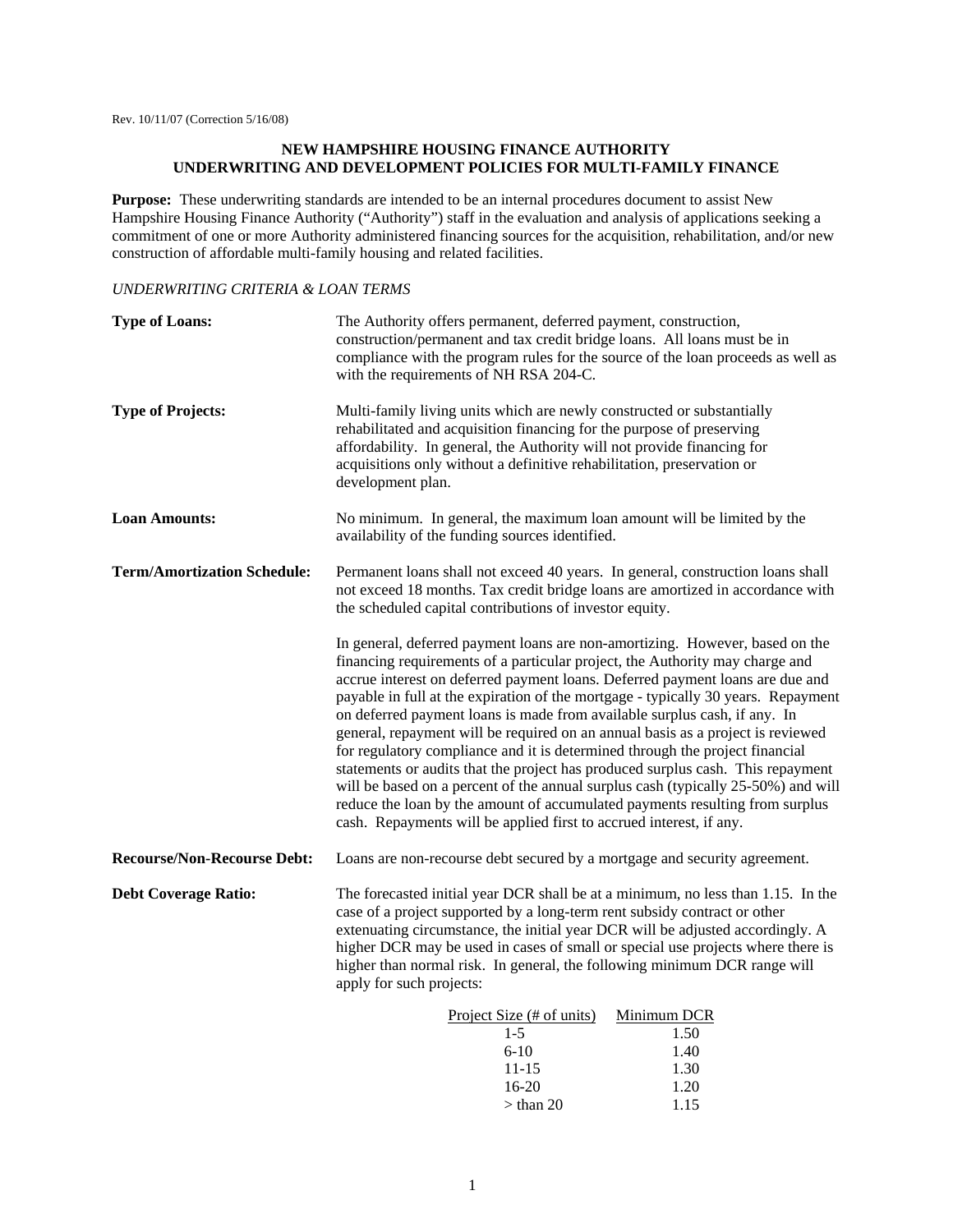|                             | As part of the subsidy layering analysis, the Authority will utilize this DCR table<br>to ensure that a project receives no more capital subsidy than is necessary to<br>make the project financially feasible.                                                                                                                                                                                                                                                                                                                                                                          |
|-----------------------------|------------------------------------------------------------------------------------------------------------------------------------------------------------------------------------------------------------------------------------------------------------------------------------------------------------------------------------------------------------------------------------------------------------------------------------------------------------------------------------------------------------------------------------------------------------------------------------------|
| <b>Loan to Value Ratio:</b> | The maximum loan to value ratio shall be 90%, except for projects owned or<br>sponsored by a non-profit or limited equity cooperative for which the maximum<br>LTV shall be 95%. Non-amortizing or deferred payment loans may be excluded<br>from the LTV calculation.                                                                                                                                                                                                                                                                                                                   |
| <b>Interest Rates:</b>      | Interest rates and terms are set in accordance with Authority policy established<br>for various funding programs. The Authority will commit to a maximum<br>interest rate on the mortgage at the conclusion of a favorable project review and<br>financial underwriting.                                                                                                                                                                                                                                                                                                                 |
| <b>LOAN SECURITY</b>        |                                                                                                                                                                                                                                                                                                                                                                                                                                                                                                                                                                                          |
| Security:                   | First Mortgage or First Leasehold Mortgage as security for all permanent and<br>construction loans. Subordinate Mortgage or Subordinate Leasehold Mortgage<br>as security for all subordinate loans. For projects involving low income housing<br>tax credits, an Assignment of the Investor's Capital Contributions is to be<br>provided as security for all permanent, construction and tax credit bridge loans.<br>Construction loans will require additional security in accordance with the<br>Authority's Construction Loan Program for Rental Housing Program Rules<br>(HFA:110). |
|                             | All projects receiving financing must maintain income and rent targeting<br>requirements in accordance with the respective financing program rules.<br>Restrictions will be enforced by either one or a combination of the following<br>agreements: Mortgage Regulatory Agreement, HOME or other Land Use<br>Restriction Agreement, and Land Use Restriction Agreement for Low Income<br>Housing Tax Credits.                                                                                                                                                                            |
| PROFORMA REQUIREMENTS       |                                                                                                                                                                                                                                                                                                                                                                                                                                                                                                                                                                                          |
| <b>Project Rents:</b>       | In most cases, maximum rents for a project are based on household income<br>levels that are adjusted annually by HUD. In general, rents will be underwritten<br>at the lesser of $(1)$ 95% of the maximum allowable tax credit rent for low<br>income households to be served or $(2)$ 90% of the market rent in the area as<br>determined by independent third party reports, i.e. market study, rent<br>comparability study, appraisal. However, the final determination of a market<br>rent will be exclusively determined by the Authority.                                          |
| <b>Other Income:</b>        | In general, the Authority will not recognize other income in excess of 2% of the<br>gross rental income unless adequately supported by market or other data.                                                                                                                                                                                                                                                                                                                                                                                                                             |
| <b>Vacancy Rates:</b>       | In general, vacancy rates will be underwritten at 5%. Vacancy rates greater than<br>or less than 5% may be used based on the risk analysis performed by the<br>Authority. Vacancy rates may be adjusted for out years based on the expected<br>maturing of a project. In no case will the vacancy rate be underwritten at less<br>than 2% unless the property has a long-term rent subsidy contract.                                                                                                                                                                                     |
| <b>Operating Expenses:</b>  | Project sponsors are required to submit operating expenses which have been<br>reviewed as reasonable by the professional management agent who will be<br>managing the project. The Authority will further determine the reasonableness<br>of these expenses based on the Authority's experience with similar properties.                                                                                                                                                                                                                                                                 |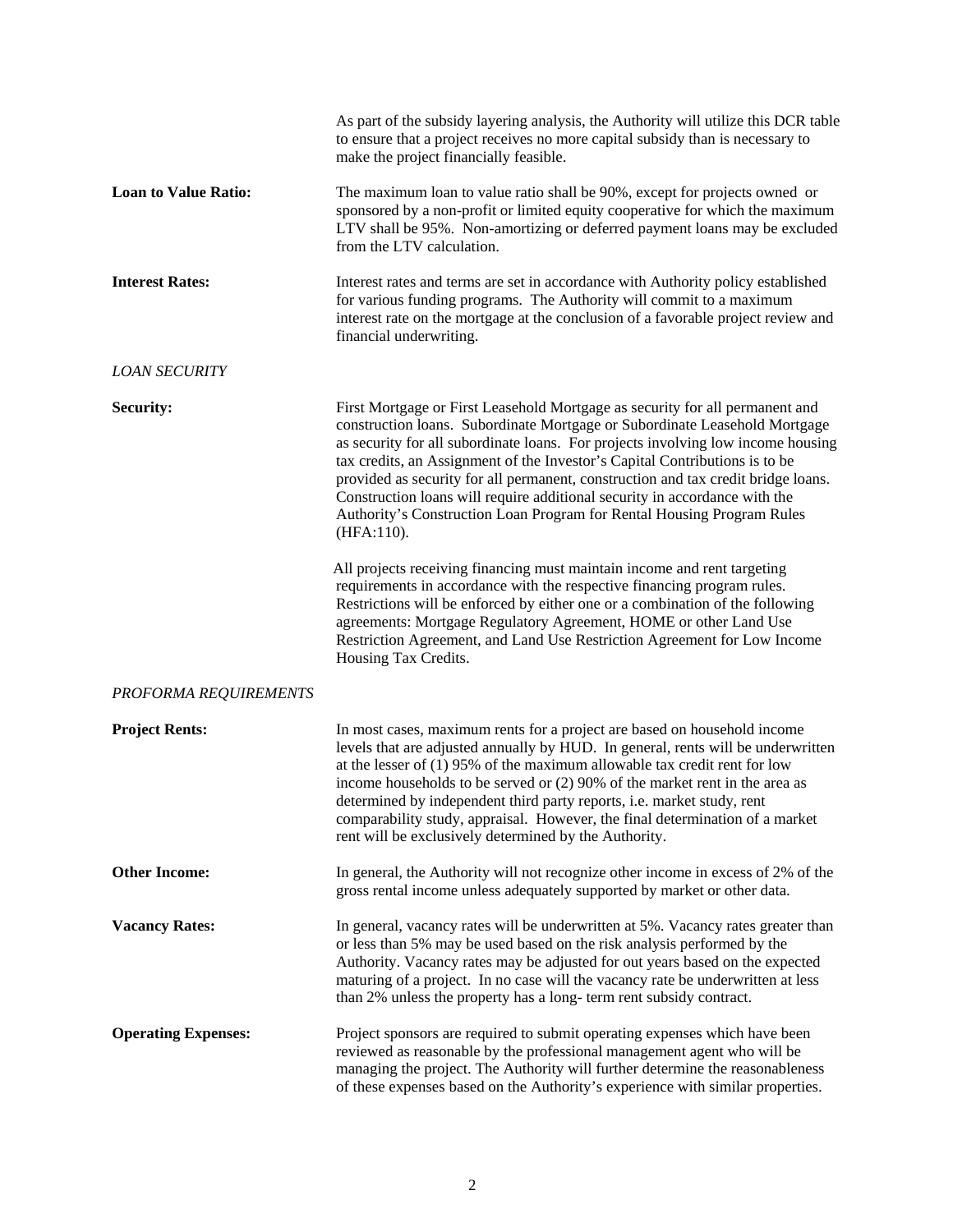| <b>Income and Expense Trending:</b> | Trending assumptions are based on historical information and projections for<br>future changes and may vary by project type and location. Trending<br>assumptions will necessarily require adjustment from time to time. Rent<br>trending will reflect historic changes in median area incomes and local market<br>conditions, but will typically not exceed 2% on an annual basis. Operating<br>expenses will be trended at 3% throughout the projection period. If evidence<br>exists for a different rate of change for a specific expense category, such as a<br>binding contract for services, then the developer should submit that information<br>to the Authority for consideration. |
|-------------------------------------|----------------------------------------------------------------------------------------------------------------------------------------------------------------------------------------------------------------------------------------------------------------------------------------------------------------------------------------------------------------------------------------------------------------------------------------------------------------------------------------------------------------------------------------------------------------------------------------------------------------------------------------------------------------------------------------------|
|                                     | Project income and expenses will be projected out a minimum of 15 years, and<br>the project should be able to fund all operating expenses and debt service<br>payments for at least a 12 year projection period utilizing the Authority's<br>trending assumptions. Any project with projected operating deficit during the<br>12 -15 year projection period may be required to provide additional funds to the<br>capitalized Operating Reserve to cover the projected shortfall amount.                                                                                                                                                                                                     |
| <b>DEVELOPMENT BUDGET</b>           |                                                                                                                                                                                                                                                                                                                                                                                                                                                                                                                                                                                                                                                                                              |
| <b>Construction Budget:</b>         | A professional cost estimator must prepare the construction budget. This same<br>person must certify that the construction estimates and trade-item breakdowns<br>are complete and accurate. The construction budget must reflect reasonable<br>costs giving consideration to the scope of the project and market conditions.                                                                                                                                                                                                                                                                                                                                                                |
|                                     | In general, the construction hard cost contingency shall be no less than 5% of<br>the construction amount for new construction projects and 10% for rehabilitation<br>projects.                                                                                                                                                                                                                                                                                                                                                                                                                                                                                                              |
| <b>Soft Cost Budget:</b>            | The Authority will review the soft cost budget to determine that the budget is<br>both reasonable and adequate. Budget line items may be adjusted by the<br>Authority to levels actually incurred by other similar projects financed by the<br>Authority within the year prior to the sponsor's application, unless variances are<br>satisfactorily justified by the sponsor.                                                                                                                                                                                                                                                                                                                |
| <b>Developer Fee:</b>               | The maximum allowable developer fee shall be calculated in accordance with<br>the Authority's Developer Fee Schedule in Appendix A of the Qualified<br>Allocation Plan. Fees for consultants doing those tasks typically done by a<br>developer, regardless of whether the applicant is a for-profit or non-profit entity,<br>are to be included as part of the calculated developer fee. Extraordinary<br>development consulting services may, at the sole discretion of the Authority, be<br>paid for outside of the developer fee.                                                                                                                                                        |
|                                     | Up to 33% of the Developer Fee, net of any developer fee loan, may be paid at<br>construction loan closing with the balance held for payment until after<br>construction completion. Modifications to this payment schedule may be made<br>on a case-by-case basis to reflect specific requirements of a project's equity<br>investor provided that, at the Authority's discretion, sufficient performance-<br>based incentives are maintained to achieve timely construction completion, final<br>closing and rent-up of the project.                                                                                                                                                       |
| <b>Reserves:</b>                    | In general, the Authority will hold all reserve and escrow accounts. For projects<br>that are only financed with HOME funds, the Authority will allow the first<br>mortgagee to hold all reserve and escrow accounts with the exception of<br>Replacement Reserve. For projects that receive USDA RD financing, the<br>Authority will defer to RD reserve requirements and allow RD to hold or<br>manage all reserves.                                                                                                                                                                                                                                                                       |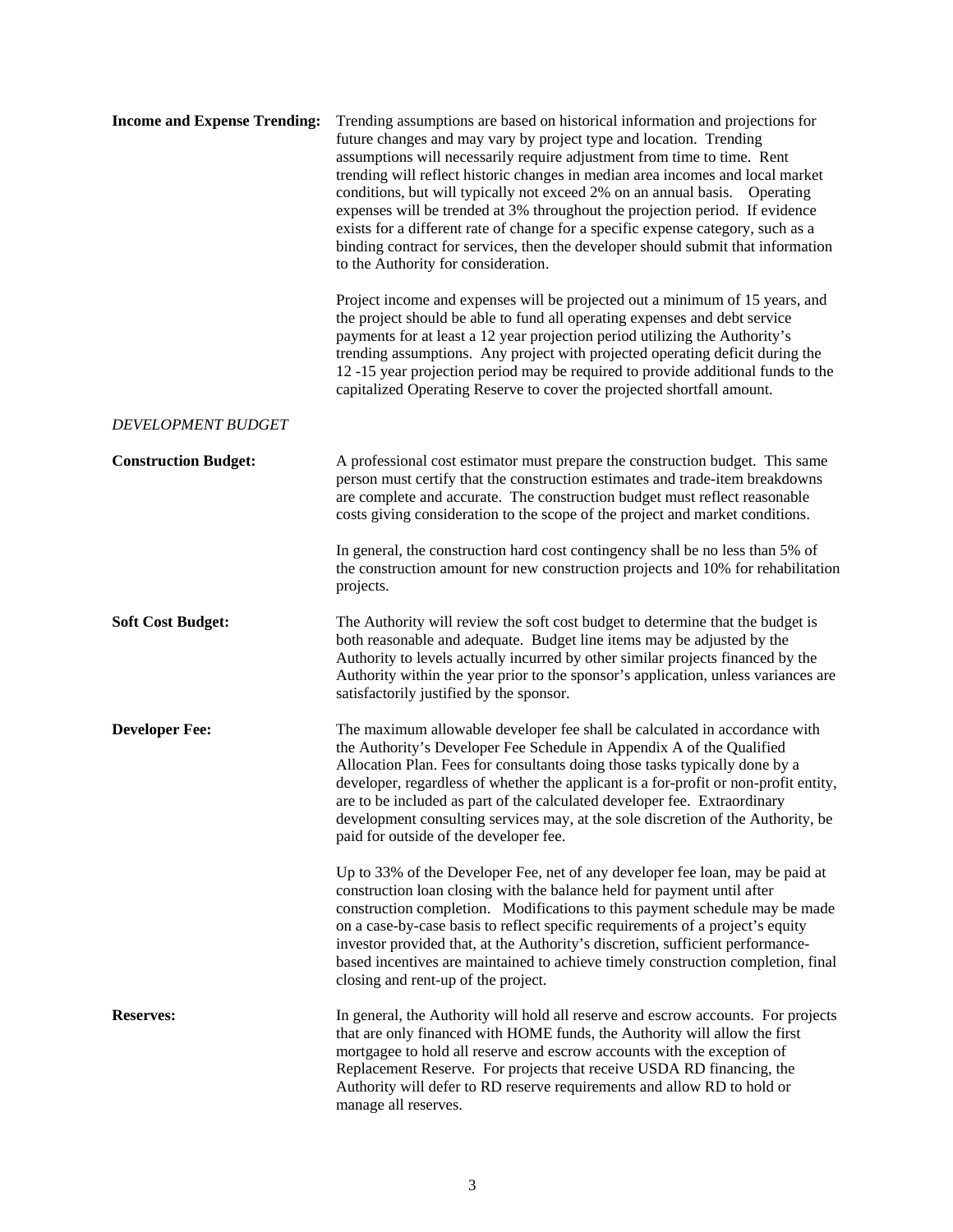In most cases, the following reserves will be required to be funded no later than completion of construction:

**Operating Reserve:** In general, a minimum amount equal to four to six months of the project's annual operating budget (excluding debt service) must be capitalized and held for the term of the mortgage loan.

 **Replacement Reserve:** In general, a minimum amount equal to \$300 per unit per year must be capitalized for most project types. Additional reserves may be required based on an Authority commissioned Capital Needs Assessment (CNA) or other analysis completed on the property. In general, the annual rate of deposits will increase by 3% annually.

**Rent-up Reserve:** The sponsor is required to submit an absorption schedule detailing the estimated amount of the Rent-up Reserve to be capitalized. The Rent-up Reserve shall fund marketing, operating, and debt service deficits during the lease-up period. An Authority commissioned market study will be relied upon to help determine the projected lease-up period. The reserve shall remain in effect until three consecutive months of stabilized occupancy are achieved. Any remaining funds in the Rent-up Reserve after three consecutive months of stabilized occupancy are achieved shall be used to pay down the balance of any Authority deferred payment loan or remitted to the Replacement Reserve in the absence of a deferred payment loan.

 **Insurance:** An amount equal to one full year's property and liability insurance premium meeting the Authority's requirements will be paid at loan closing. The necessary construction period insurance premium shall be paid in full at loan closing. The Authority will be named as loss payee on all policies. Other types of insurance will be required as the Authority deems necessary.

 **Real Estate Tax Escrow:** At loan closing sufficient funds shall be escrowed to pay the estimated amount of real estate taxes at the next billing date, less any amounts estimated to be escrowed for real estate tax payment from rental receipts for the period between the closing and the real estate tax billing date.

### *DEVELOPMENT TEAM REQUIREMENTS*

| Developer/Owner:           | The Authority requires that the developer/owner demonstrate sufficient previous<br>experience in the development of projects of similar scale and complexity to the<br>proposed project. The Authority requires resumes for all members of the<br>development team. The Authority, in its sole discretion, may require the<br>developer/owner to include a qualified development consultant as part of the<br>development team. |
|----------------------------|---------------------------------------------------------------------------------------------------------------------------------------------------------------------------------------------------------------------------------------------------------------------------------------------------------------------------------------------------------------------------------------------------------------------------------|
|                            | The developer/owner must possess a satisfactory credit history and adequate<br>financial capacity to complete and own the project. The Authority will require<br>tax returns and financial statements for the previous three years (preferably<br>audited and/or prepared by a CPA).                                                                                                                                            |
| <b>Limited Partner:</b>    | The Authority requires approval of a Limited Partner who acquires or holds an<br>interest of 25% or more in the Partnership.                                                                                                                                                                                                                                                                                                    |
| <b>General Contractor:</b> | The General Contractor shall be selected in a method consistent with the New<br>Hampshire Housing Finance Authority Design and Construction Standards<br>$(HFA:111)$ .                                                                                                                                                                                                                                                          |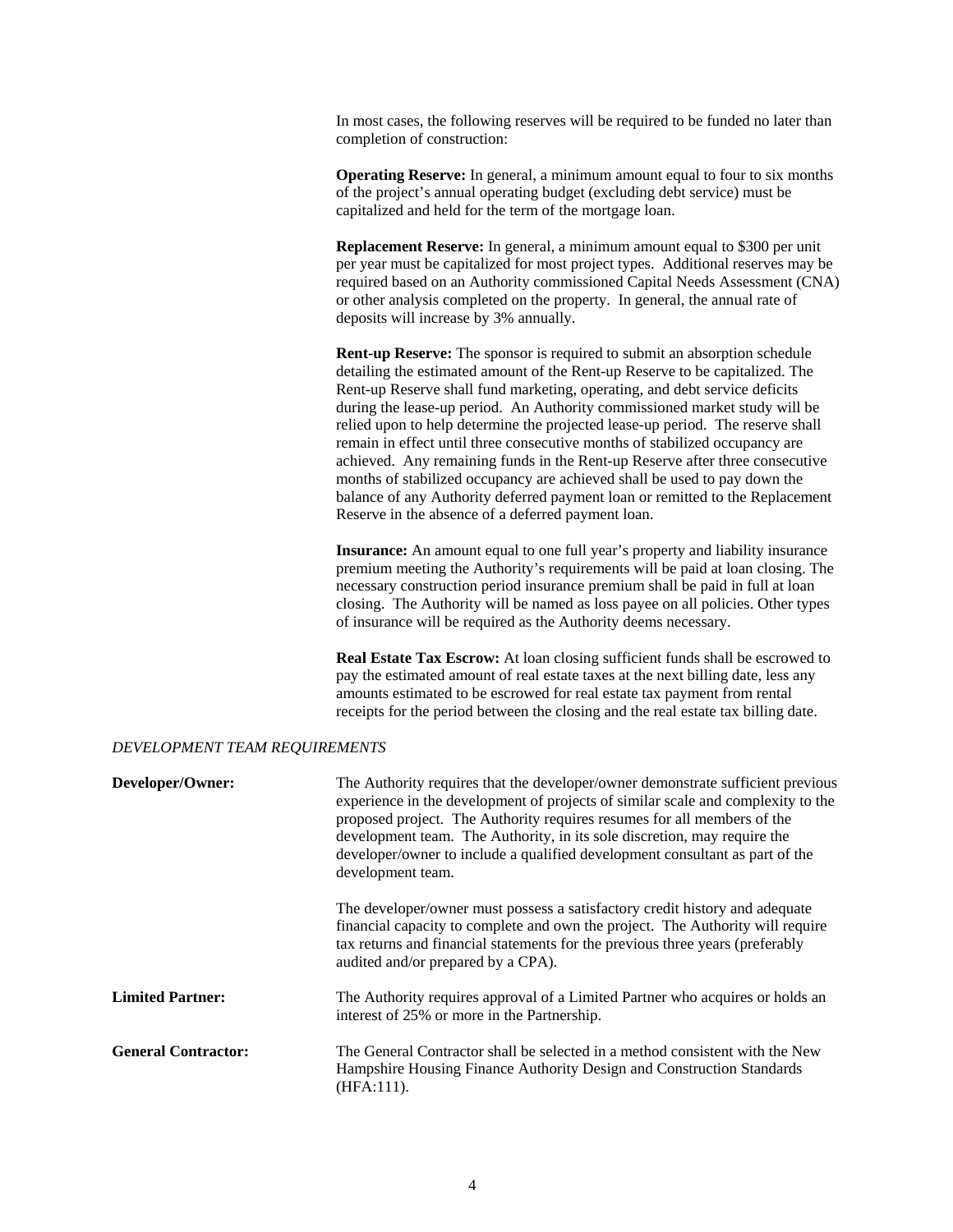| Architect:                         | The architect must be licensed and registered in the State of New Hampshire and<br>must meet all the requirements of HFA:111.                                                                                                                                                                                                                                                                                                                                                                                                                                                                                                                                                                                                                           |
|------------------------------------|---------------------------------------------------------------------------------------------------------------------------------------------------------------------------------------------------------------------------------------------------------------------------------------------------------------------------------------------------------------------------------------------------------------------------------------------------------------------------------------------------------------------------------------------------------------------------------------------------------------------------------------------------------------------------------------------------------------------------------------------------------|
| <b>Management Agent:</b>           | The management agent must have demonstrated experience with the<br>management of subsidized housing and be acceptable to the Authority. The<br>Authority must also approve the Management Agreement, Management Plan,<br>Tenant Selection Plan, Affirmative Fair Housing Marketing Plan, and Lease or<br>Occupancy Agreement.                                                                                                                                                                                                                                                                                                                                                                                                                           |
| <b>Clerk of the Works:</b>         | The Authority recognizes the importance of an Owner's Representative to<br>monitor project construction. If requested by the Developer/Owner, the<br>Authority may, at its discretion, approve the inclusion of a Clerk of the Works in<br>the Development Team, and a corresponding line-item expense in the<br>development budget.                                                                                                                                                                                                                                                                                                                                                                                                                    |
|                                    | The Clerk of the Works must demonstrate extensive construction experience,<br>and must be familiar with current industry standards, materials, and methods.<br>The Clerk's salary shall not exceed prevailing industry wage rates for this<br>position.                                                                                                                                                                                                                                                                                                                                                                                                                                                                                                 |
| <b>GENERAL REVIEW REQUIREMENTS</b> |                                                                                                                                                                                                                                                                                                                                                                                                                                                                                                                                                                                                                                                                                                                                                         |
| Appraisal:                         | Acquisition costs which exceed the appraised value are generally not eligible to<br>be financed except under extenuating circumstances which must be stated in<br>writing as part of the application. The appraisal must comply with all<br>requirements of the Uniform Standards for Professional Appraisal Practice<br>(USPAP). In general, the Authority will approve all appraisers and commission<br>all appraisal reports.                                                                                                                                                                                                                                                                                                                        |
| <b>Environmental:</b>              | A satisfactory Phase 1 environmental report is required. The report must meet<br>ASTM Standard E 1527-97 for Environmental Site Assessments. If hazardous<br>conditions exist, the Authority will require an adequate mitigation plan and<br>budget to cure such conditions. Older buildings planned for renovation should<br>have asbestos and lead testing completed (unless a total renovation is planned).<br>In general, the Authority will commission all environmental reports. For HUD<br>programs subject to 24 CFR Part 58 environmental review procedures,<br>additional documentation may be required to complete the environmental review<br>record, including, but not limited to, historical inventory form and<br>archaeological study. |
| <b>Site Survey:</b>                | A site survey, performed by a New Hampshire licensed land surveyor, is<br>required for all properties. The survey must meet requirements necessary to<br>remove the survey exception from the title insurance policy for the property.                                                                                                                                                                                                                                                                                                                                                                                                                                                                                                                  |
| <b>Market Study:</b>               | In general, an independent, comprehensive, and professional market study will<br>be required for most projects and be commissioned by the Authority. At a<br>minimum, the market study shall include the following:                                                                                                                                                                                                                                                                                                                                                                                                                                                                                                                                     |
|                                    | • A statement of the competence of the market study provider;                                                                                                                                                                                                                                                                                                                                                                                                                                                                                                                                                                                                                                                                                           |
|                                    | • A description of the proposed site including site and location considerations<br>relevant to the marketability of the proposed project;                                                                                                                                                                                                                                                                                                                                                                                                                                                                                                                                                                                                               |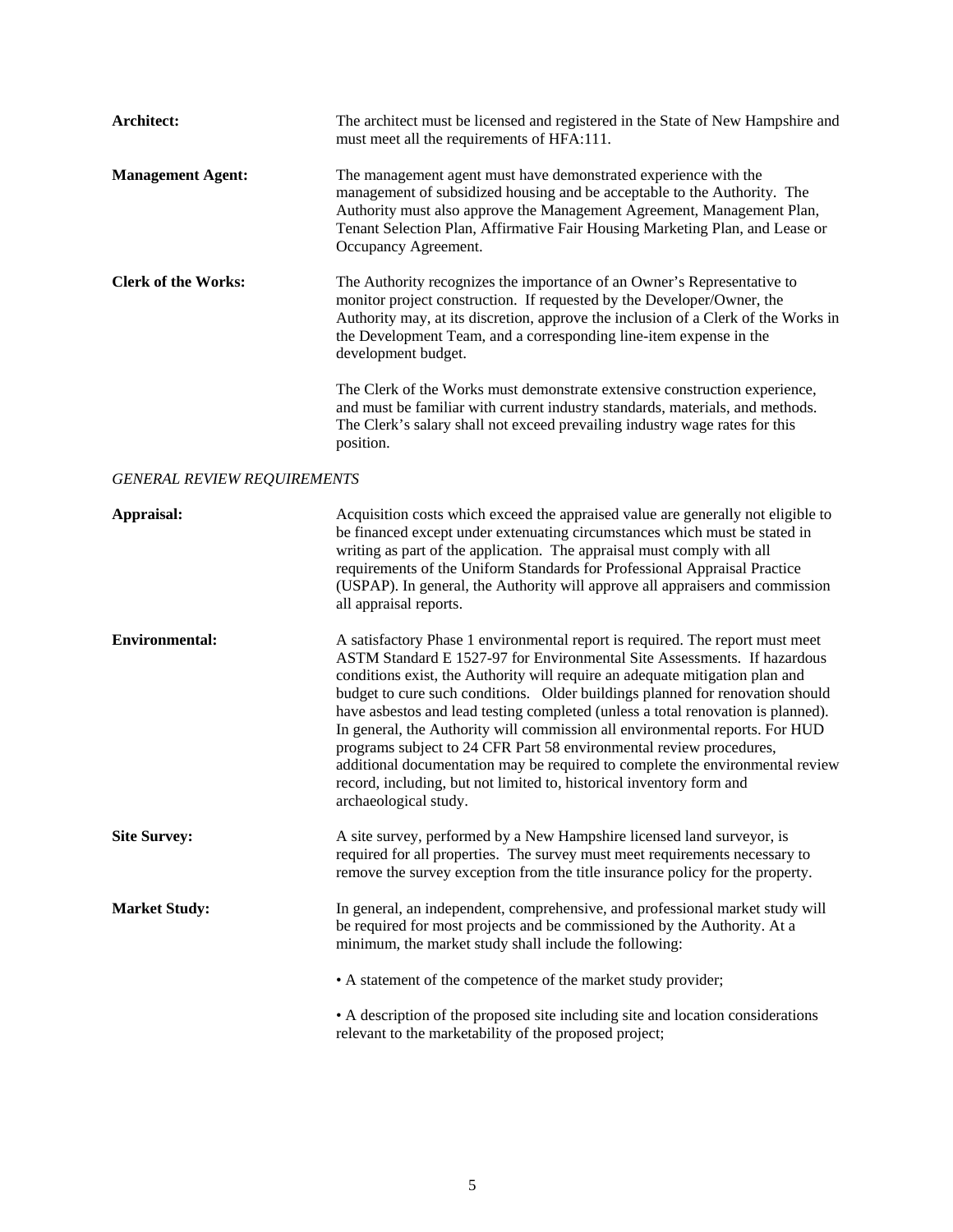• A description of the proposed development, including the number of units by type and size, and proposed rents and utility allowances. Include information on:

- o Number of bedrooms;
- o Number of bathrooms;
- o Unit and common area square footage;
- o Structure type;
- o Unit and project amenities and services.
- o All income and rent restrictions imposed on the project.

• Geographic definition and analysis of the primary and secondary market areas;

• Demographic analysis of the number of households in the market area that are income eligible and can afford to pay the rent;

• Analysis of housing conditions in the market area, including:

o Current competitive rental inventory assessing the same information as was described for the proposed project. This inventory should include all rental inventory, not simply subsidized or below-market developments;

o Recent global market experience, including:

- .. Occupancy levels and trends
- .. Absorption experience of recently completed projects

o Characteristics of projects under construction or in planning.

• A comparative analysis, by unit type, of the proposed property with comparable properties in the market area. This analysis should include: o A map showing locations of comparable properties and those under development

- o Rent levels
- o Vacancy levels
- o Rent concessions, if any
- o Adjustments for:
	- .. Design, location and condition
	- .. Unit equipment/amenities
	- .. Site equipment/amenities; and
	- .. Utilities

• Expected market absorption of the proposed rental housing, including capture rate analysis of target populations. The analysis should include the absorption experience of recently completed projects, with particular emphasis on the most similar projects.

**Rehabilitation/Construction Risk Management:** The Authority must review and approve all plans and specifications in accordance with HFA:111. The Authority may also require and commission a CNA prior to review of a project application in order to help determine the necessary scope of work to be completed. *OTHER AUTHORITY POLICIES & BUSINESS TERMS* 

# **Anti-Displacement and**

**Relocation Policy:** Involuntary permanent displacement of tenants is strongly discouraged. The Authority reserves the right to reject any application that fails to minimize permanent displacement of tenants. Any proposed temporary and permanent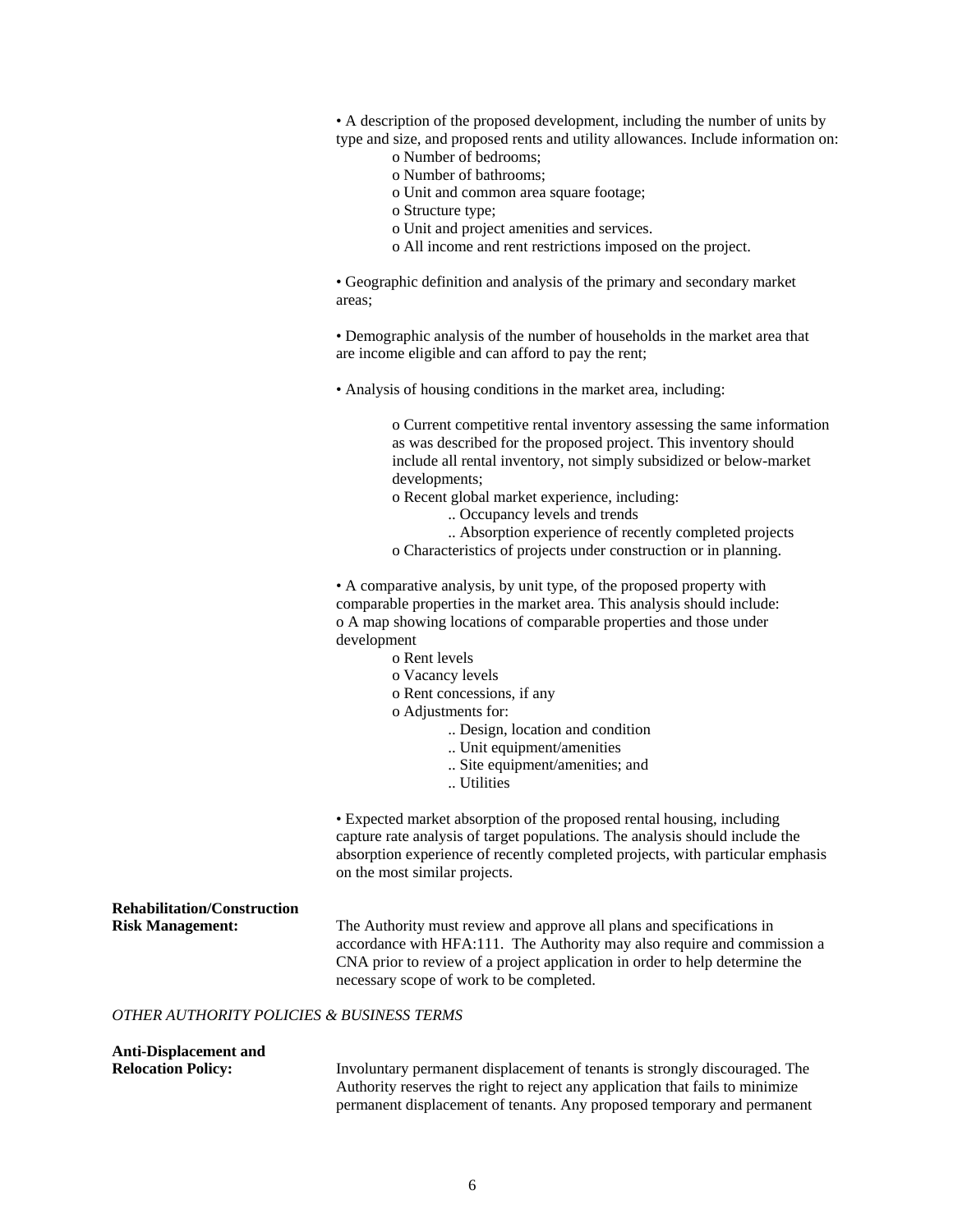|                                 | relocation of tenants should generally meet standards equivalent to the federal<br>Uniform Relocation Act (URA). Projects using federal funding resources such<br>as HOME must fully comply with the URA. Because of tenant noticing<br>requirements, it is essential that a relocation plan be submitted at the time of<br>application for funding if any temporary or permanent relocation is anticipated.                                                                                                                                                                                                                                                                                                                                                                                                                                       |
|---------------------------------|----------------------------------------------------------------------------------------------------------------------------------------------------------------------------------------------------------------------------------------------------------------------------------------------------------------------------------------------------------------------------------------------------------------------------------------------------------------------------------------------------------------------------------------------------------------------------------------------------------------------------------------------------------------------------------------------------------------------------------------------------------------------------------------------------------------------------------------------------|
| <b>Tenant Selection Policy:</b> | Any project financed in whole or in part with Authority funds, or other federal<br>resources, shall not provide a preference for selecting residents from a specific<br>community or group of communities.                                                                                                                                                                                                                                                                                                                                                                                                                                                                                                                                                                                                                                         |
| <b>Special Needs Housing:</b>   | The Authority will review all financing applications in accordance with the<br>Authority's Special Needs Housing Program Rules (HFA:112). In addition to<br>the Authority's minimum underwriting standards imposed herein, analysis will<br>also include, but not be limited to, review of the service provider and its capacity<br>to provide both financial and program services to the proposed project. The<br>Authority will also review the social programs necessary to support the tenants<br>for the proposed project.                                                                                                                                                                                                                                                                                                                    |
| Distributions:                  | All Authority financed projects require a limitation on distributions to the<br>borrower. The annual distribution to a for-profit borrower may not exceed 12%<br>of the borrower's initial equity in the project. Initial equity is the total<br>development cost of the project (including any allowed developer fee) as<br>determined by the Authority at project completion, less the amount of all project<br>development funds requiring a security position except deferred developer fees.<br>Any excess cash available after the distribution payment to the borrower shall be<br>deposited in a residual receipts account controlled by the Authority and<br>available for project related purposes as authorized by the Authority. Any<br>balance remaining in this account after mortgage pay-off will be retained by the<br>Authority. |
|                                 | Non-profit borrowers are allowed to receive a sponsor fee that is based on gross<br>project income and available for distribution only if cash exists in the project<br>operating account at the end of each fiscal year after the payment of all other<br>expenses including debt service. In general, the maximum fee that a non-profit<br>borrower may withdraw following any fiscal year shall be 4% of gross project<br>income except that if the Authority funds 25% or less of a project's total<br>development cost, then the fee that may be withdrawn shall be increased to 8%.                                                                                                                                                                                                                                                          |
| <b>Surplus Cash:</b>            | Surplus cash is any income remaining after payment of operating expenses<br>(including debt service) and necessary payments to escrows and reserve<br>accounts and any developer fee loan, but before owner distributions as allowed<br>under the distribution limits cited above.                                                                                                                                                                                                                                                                                                                                                                                                                                                                                                                                                                 |
|                                 | In general, the Authority will impose additional stipulations on surplus cash<br>when it provides a subordinate or deferred payment loan. An interim repayment<br>provision will be required on an annual basis as a project is reviewed for<br>regulatory compliance and it is determined through the project financial<br>statements or audits that the project has produced surplus cash. This repayment<br>will be based on a percent of the annual surplus cash (typically 25-50%) and will<br>reduce the loan by the amount of accumulated payments resulting from surplus<br>cash. Repayments will be applied first to accrued interest, if any.                                                                                                                                                                                            |
| <b>Investor Servicing Fees:</b> | The Authority must approve all Investor Servicing Fees as reasonable. In<br>general, Investor Servicing Fees, if approved as reasonable at the sole discretion<br>of the Authority, may be paid in priority to any Deferred Developer Fee Loan<br>and Deferred Payment Loan.                                                                                                                                                                                                                                                                                                                                                                                                                                                                                                                                                                       |